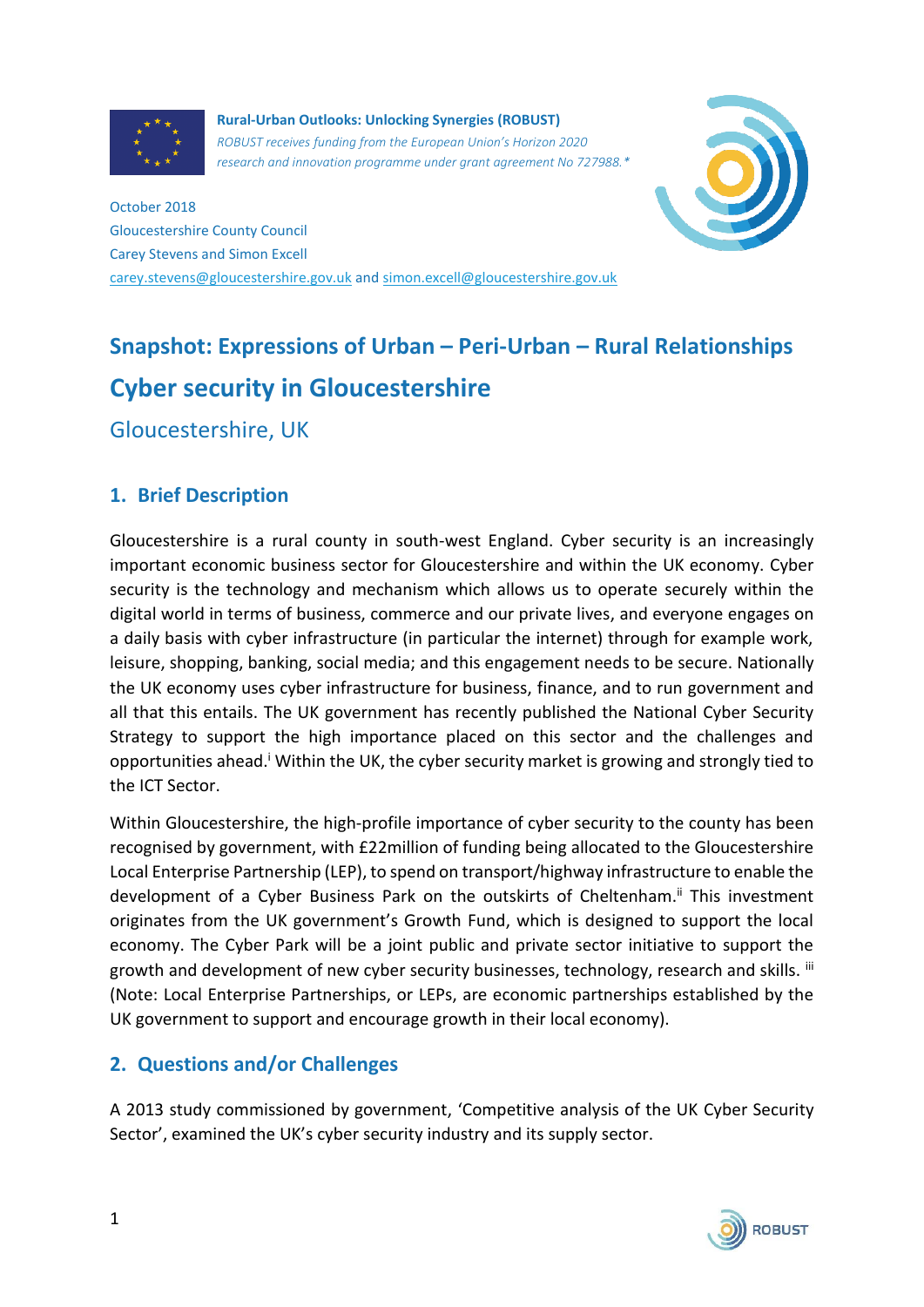The report highlights key issues including the main cybersecurity threats, and identifies four main areas of the sector within the UK:

- Defence and intelligence
- Government (apart from defence and intelligence)
- Commercial enterprises/businesses
- Small and medium sized businesses (SMEs) and consumers

The study makes recommendations to the UK government and to those suppliers to the cyber security market.<sup>iv</sup>

The Government's Communications Headquarters (GCHQ) is based in Cheltenham, in the urban centre of Gloucestershire. In 2016, the National Cyber Security Centre (NCSC) was launched, the UK's authority on cyber security and a part of GCHQ. *V* Within Gloucestershire, GCHQ is a major government employer with strong working links to government departments, other local businesses and beyond the county boundaries.

Gloucestershire is also home to one of the country's leading defence companies, BAE Systems. Neighbouring counties beyond the Gloucestershire County boundary contain a cluster of cyber security suppliers. The Government through the Department of Business Energy & Industrial Strategy has recently sponsored a Science and Innovation Audit report, on behalf of the Cyber Resilience Alliance group. This consortium includes GFirst LEP (the Local Enterprise Partnership for Gloucestershire) and three partner LEP areas which adjoin the north and south boundaries of the county. Final reports are yet to be published.vi

#### Gloucestershire Questions/Challenges

- ˃ Given the various levels of cyber security operation (local infrastructure, regional cooperation, national priority), to what extent does this form of 'regional' SMART development have an impact on the rural economy and communities? How will local rural residents and businesses participate in, contribute to and benefit from this growing sector? How relevant are urban-rural governance considerations for this form of SMART development?
- > How can the rapidly developing needs of the national and regional cyber economy support Gloucestershire's objectives to retain and train young professionals in the county for the future?
- ˃ Whilst cyber security is a new and rapidly developing economic sector, how can the evolving economic data and information be captured and monitored?

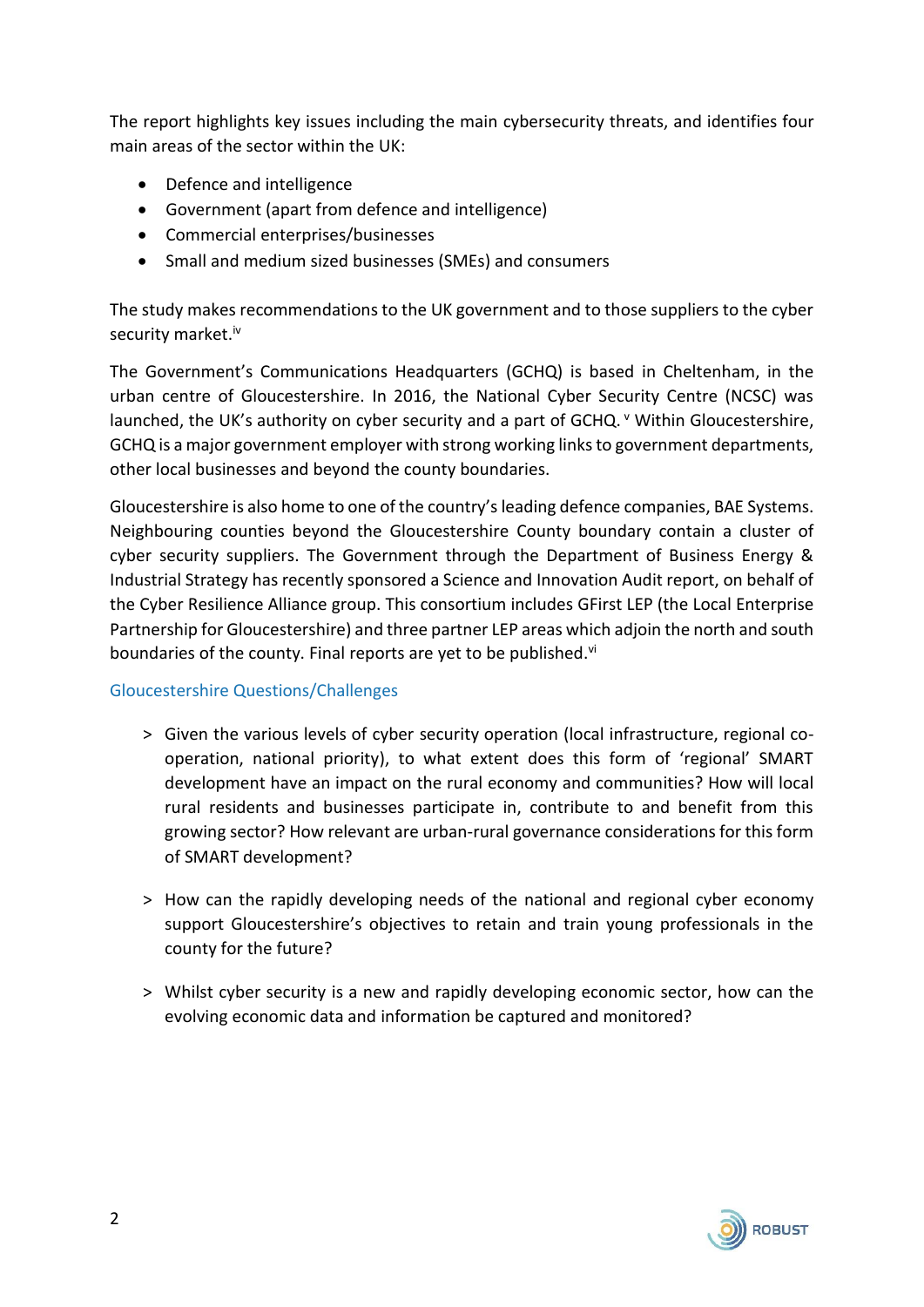### **3. Main Insights**

## 3.1. Indications of the application of the new concept of 'New Localities'

The new Cyber Park will be located in north Cheltenham, in the urban central vale of the county and have good access to the road/motorway network. Significant investment to improve the transportation network will support this large 45 hectare site of, which intends to accommodate a range of businesses, from start-ups to larger organisations.<sup>vii</sup> This site will deliver new jobs for local people, but will also be accessible for those travelling from outside the area via the M5. This site has been nationally recognised as important. The Economy of Gloucestershire 2017<sup>viii</sup> states that 83% of Gloucestershire residents also work in the county, showing the reliance on county jobs by county residents from both rural and urban areas.

There has been substantial infrastructure investment in the last few years to enable superfast broadband (30 mbps) to be available to 97% of the county. In fact, some of the rural areas (e.g. Cotswold District) have some of the best ultrafast connectivity in the county. See Fastershire website for further information.<sup>ix</sup> Therefore, how can we use this connectivity to support the cyber security expansion?

A new network of growth hubs across the county has been implemented at particular locations; including each of the 31 county council libraries acting as a Tier 3 Growth Hub providing information, advice, guidance and a signposting service. So residents and businesses located outside the major settlements can still access information locally.

Gloucestershire has an aging population and a flow of young people both in and out of the county to work and train or study. This has been emphasised in the recent Glos2050 conversation taking place across the county as a potential cause for concern.<sup>x</sup>

The University of Gloucestershire has recently expanded its premises and training provision to allow additional students to study cyber security, with University premises now situated at Berkeley (C11 Cyber and Digital Centre). The Gloucestershire Science and Technology Park facility is located on the banks of the River Severn at a now regenerated former nuclear power station site. The Berkeley site is in the south of the county, within easy reach of Bristol and offers cyber/digital training, plus access controlled secure workspace for the Gloucestershire cyber community to work, learn and network. $x^i$  A four-year degree apprenticeship in cyber security has also been announced.<sup>xii</sup>

#### 3.2. Insights related to the broad area of 'Smart Development'

The Gloucestershire LEP Strategic Economic Plan (SEP) highlights Knowledge Intensive services including the ICT sector (particularly cyber security and creative industries, including digital media see SEP page 44). The SEP also states that the county has *"…an abundance of SMEs in cyber security and creative industries, including digital, all of which have high growth potential; ...*" (SEP page 7)<sup>xiii</sup>

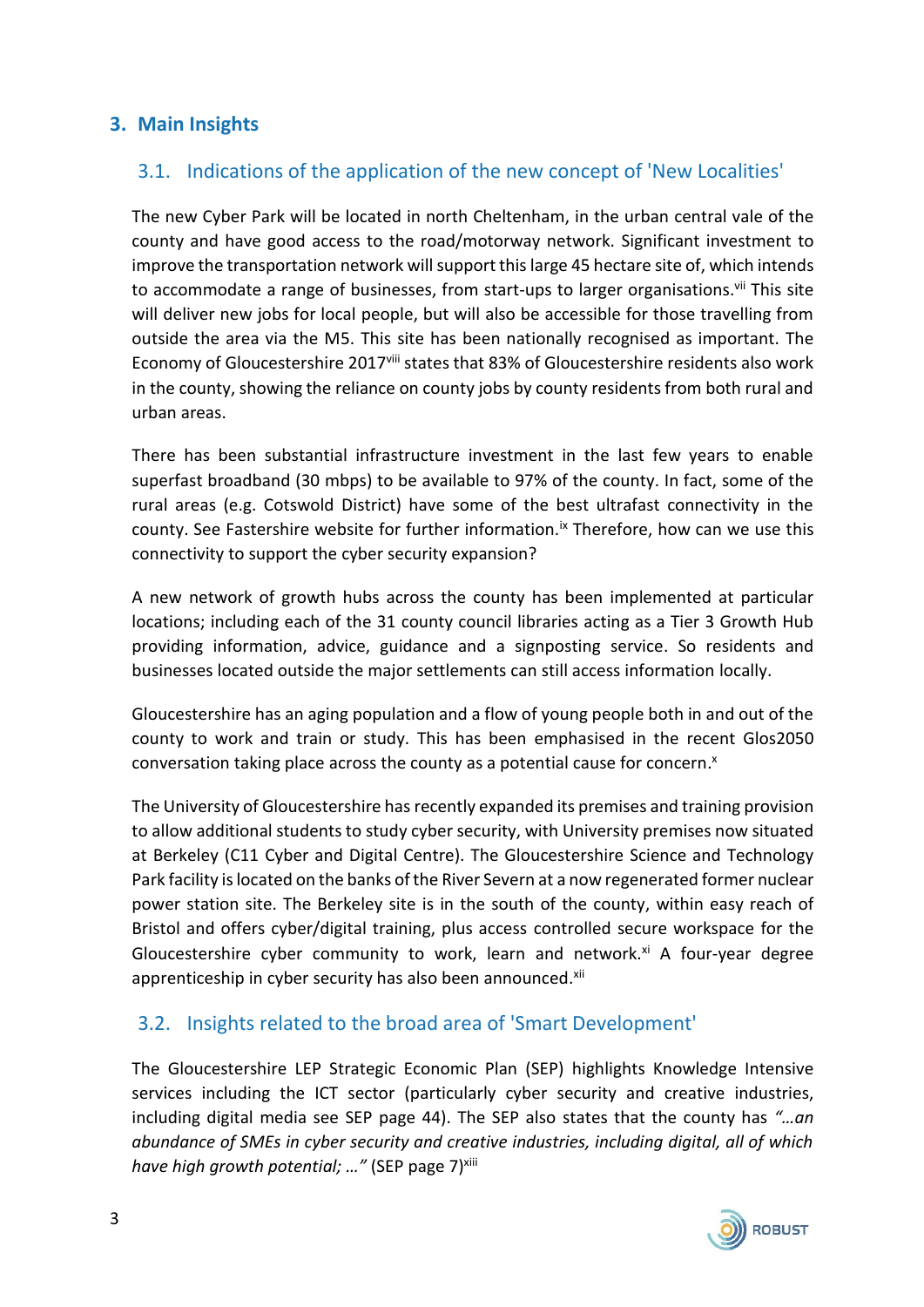The LEP for Gloucestershire has a range of business groups which involve business members from important sectors of the local economy; and has recently established a Cyber Security Business Group. This group has several objectives: to work with the Scheme Promoter of the Cheltenham Cyber Park, to support small and medium enterprises (SMEs), and to foster links between SME suppliers to develop their reach and knowledge in the cyber security sector. xiv

The National Cyber Awards will be held in Cheltenham on 14 November 2018, with awards recognising achievement in the following areas:

- > Innovation and cutting-edge cyber solutions for business benefit and national defence
- ˃ The reduction of Cyber Crime both against business and the individual
- ˃ Outstanding individuals in the Cyber sector and unsung heroes.

These local and national initiatives clearly show the importance placed on both arenas and the roles that Gloucestershire partners, such as the LEP, play.

The Cyber sector is intrinsically linked to ICT and, whilst data for the cyber sector is currently difficult to obtain, we do have information about ICT with Gloucestershire.

#### *ICT Sector in Gloucestershire*

To provide some context for the ICT sector in Gloucestershire, we have used the Organisation for Economic Co-operation and Development (OECD) definition of the ICT sector which defines it as *"a combination of manufacturing and service industries that capture, transmit and display data and information electronically"*.

Using this definition there are around 2,385 Gloucestershire businesses in the ICT sector which accounts for around 7.1% of total businesses. Of ICT businesses in the county 74% are in areas classed as Urban city and Town, 9% are in areas classes as rural and town fringe, and 17% are in areas classed as Rural Village and Dispersed (Source: UK Business Counts (2017), ONS).

There are around 12,000 people in employment in ICT within the county, accounting for 4.1% of total employment. Of these 12,000 people, 80% are located in areas classed as Urban city and town, 5% are in areas classed as rural town and fringe and 15% are in areas classed as rural village and dispersed (Source BRES (2016), ONS).

Finally we should recognise that infrastructure such as high speed broadband has a crucial role to play in facilitating the cyber sector and cyber security for users, particularly for rural residents and businesses. The Fastershire Broadband project is currently being delivered through a partnership between Gloucestershire County Council and Herefordshire Council.xv (Please refer to Governance and Planning example on Gloucestershire LEP and section 3.1 above.)

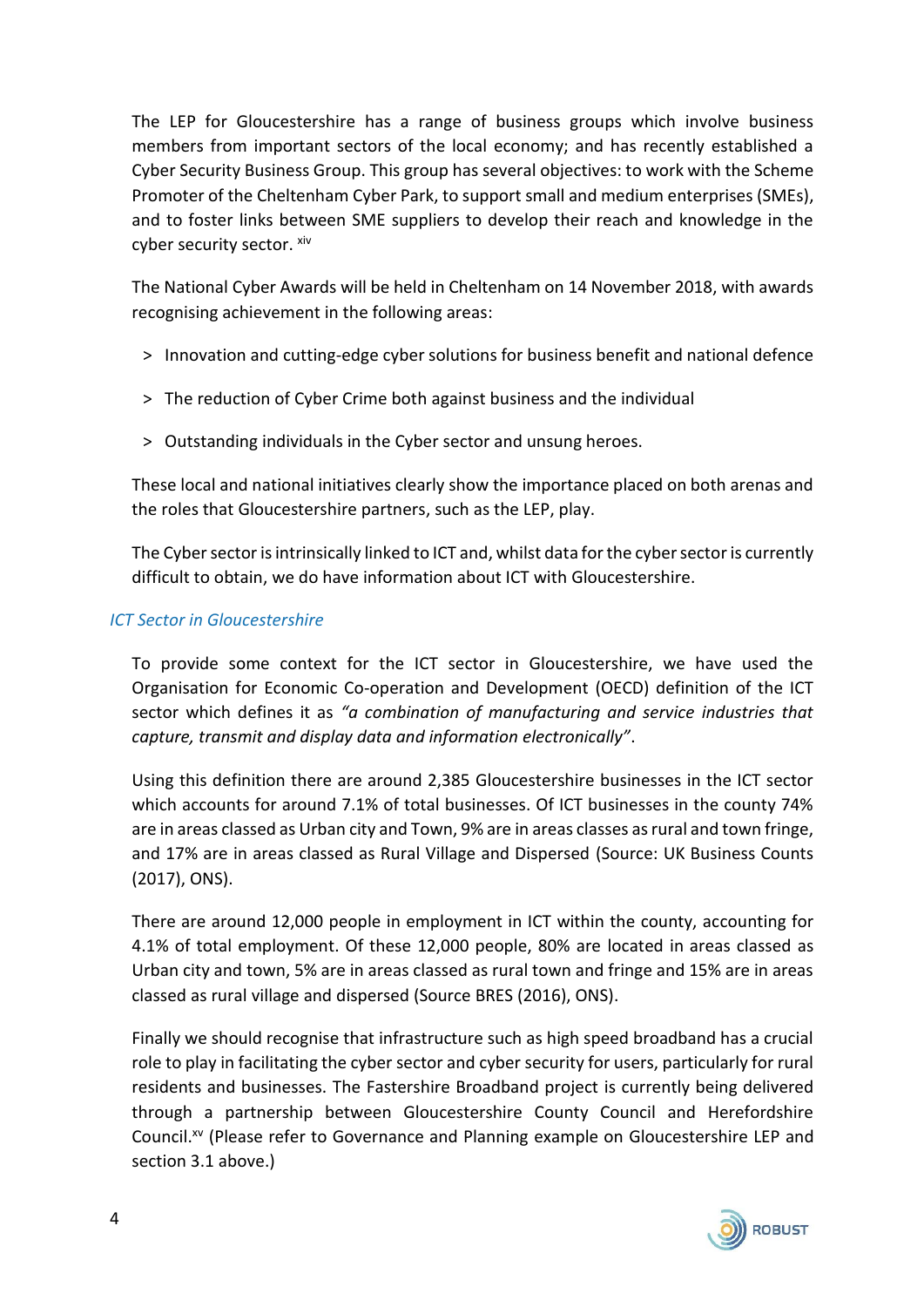# 3.3. Other insights that could be relevant for further work

The UK government recognizes that one of the key barriers to growth in this sector concerns skills. There are low numbers of experienced professionals, and acknowledged shortages in STEM skills (Science, Technology, Engineering and Maths) which is why these are prioritised through for example the Local Growth Deal funding. In Gloucestershire for example Cirencester College, Gloucestershire College and Hartpury College have received growth deal funding to invest in STEM skills training provision.

The University of Gloucestershire has recently introduced a four year degree apprenticeship in cyber security. See above.

| Name of Indicator / Data                                                                                         | Source (citation, website link, organization)                                                       |
|------------------------------------------------------------------------------------------------------------------|-----------------------------------------------------------------------------------------------------|
| Competitive Analysis of the UK Cyber security<br>sector, Department for Business, Innovation and<br>Skills 2013, | https://www.gov.uk/government/publications/cyber-<br>security-competitive-analysis-of-the-uk-sector |
| Definition of ICT                                                                                                | OECD (Organisation for Economic Co-operation and<br>Development)                                    |
| Number and location of ICT businesses in<br>Gloucestershire                                                      | UK Business Counts (2017) Office for National<br><b>Statistics</b>                                  |
| Number of people employed in ICT within<br>Gloucestershire and location of these jobs                            | BRES (2017) Office for National Statistics                                                          |
| ICT Skills and job vacancy information                                                                           | Labour Insight, Burning Glass                                                                       |

## **4. Data Sources and Indicators**

# **5. Critical Appraisal of Data Use**

Data for the cyber security sector in the UK is difficult to find, collate and analyse due to the standard industrial classification codes which were last updated in 2007. This is compounded by the fact that cyber security is a fairly recently established and rapidly changing sector of the economy. Some data/information is available about ICT which is a closely related area. Please refer to information above.

ICT skills are now an element of most jobs, however in 2017 there were 13,752 jobs advertised for occupations directly related to IT, representing 14% of job vacancies where the occupation is known. In Gloucestershire, the most commonly advertised ICT related occupation was Programmers and software development professions with 5,575 vacancies, this was also the most commonly advertised vacancy of all occupations. (Source Labour Insight, Burning Glass)